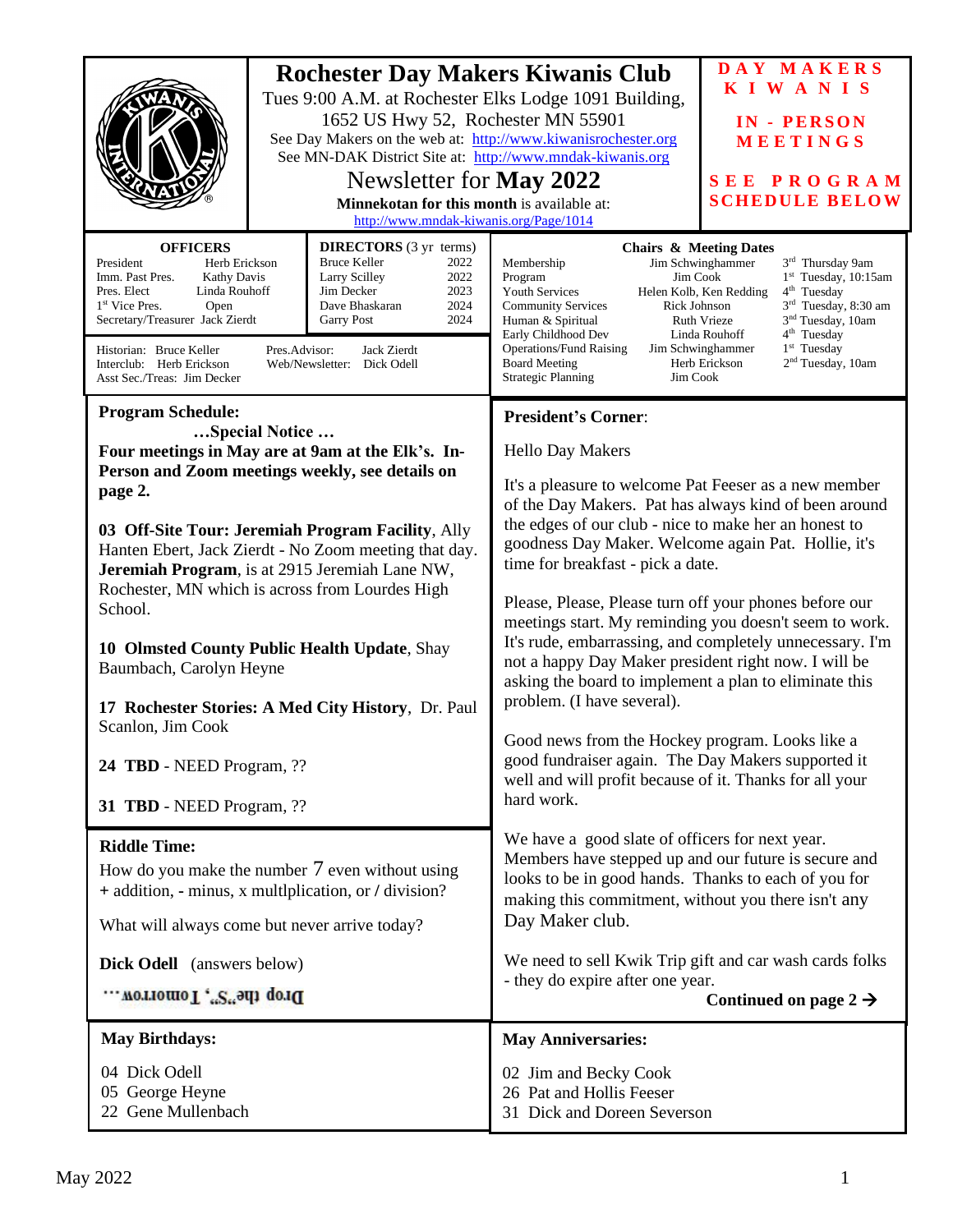## **Treasurer's Summary:**

| <b>Accounts Balance 04/28/2022: \$</b><br>Administrative Account<br>Service Account<br>Charitable Account | \$<br>\$<br>S | 25,239.60<br>5,097.65<br>10,393.66<br>9,748.29 |
|-----------------------------------------------------------------------------------------------------------|---------------|------------------------------------------------|
| <b>Total Membership</b>                                                                                   |               |                                                |
| "K" Dollars Total<br>as of 04/28/2022                                                                     | S             | 1,084.00                                       |

## **Day Makers ZOOM Meetings:**

**Time: May 10, 2022 09:00 AM** [https://us02web.zoom.us/j/86833064718?pwd=UUJ2Vzh](https://us02web.zoom.us/j/86833064718?pwd=UUJ2VzhzSmFUTnhKc0k5OHN5NmlXQT09) [zSmFUTnhKc0k5OHN5NmlXQT09](https://us02web.zoom.us/j/86833064718?pwd=UUJ2VzhzSmFUTnhKc0k5OHN5NmlXQT09) Meeting ID: 868 3306 4718 Passcode: goblue **Time: May 17, 2022 09:00 AM** [https://us02web.zoom.us/j/89026755633?pwd=QjUzND](https://us02web.zoom.us/j/89026755633?pwd=QjUzNDVsaU5RYzY3U1lTcWx5NWgzUT09) [VsaU5RYzY3U1lTcWx5NWgzUT09](https://us02web.zoom.us/j/89026755633?pwd=QjUzNDVsaU5RYzY3U1lTcWx5NWgzUT09) Meeting ID: 890 2675 5633 Passcode: goblue **Time: May 24, 2022 09:00 AM** [https://us02web.zoom.us/j/87579111446?pwd=bmxvOEl](https://us02web.zoom.us/j/87579111446?pwd=bmxvOElXRDI0LzNSNFNObGlTRmdQZz09) [XRDI0LzNSNFNObGlTRmdQZz09](https://us02web.zoom.us/j/87579111446?pwd=bmxvOElXRDI0LzNSNFNObGlTRmdQZz09) Meeting ID: 875 7911 1446 Passcode: goblue **Time: May 31, 2022 09:00 AM** [https://us02web.zoom.us/j/87254380814?pwd=Ym4zNzl](https://us02web.zoom.us/j/87254380814?pwd=Ym4zNzlhYUNzSEtjVTlQTlk1U291QT09) [hYUNzSEtjVTlQTlk1U291QT09](https://us02web.zoom.us/j/87254380814?pwd=Ym4zNzlhYUNzSEtjVTlQTlk1U291QT09) Meeting ID: 872 5438 0814 Passcode: goblue

**President's Corner:** Continued from page 1

Car wash card sales are really slow for some reason. We may have to re-think that one. There are only 9 of us that buy REGULARLY, and I don't think those 9 can buy more. You know where the increase in sales has to be coming from.

At our meeting today, 4/26, we were again shown the value of getting new members when Pat Feeser volunteered to host our plant sale. Kathy has moved you know and had to give up being host so Pat stepped up. Thanks Pat for providing us a place to hold the sale, and thanks Kathy for all the sales in the past years at your home.

I give up on Spring, let's just go to summer.  **Herb Erickson,** DM President

#### **New Member Day Makers: Pat Feeser**

Hollie and I met at the IBM office in Lincoln, Nebraska in 1955 and were married on May 26,1957 in Aurora, Nebraska. We bought a house and had 2 children. In 1961 Hollie was offered a job at the Rochester IBM plant for 18 months to 3 years. Very happy that time frame did not happen! We had one more child and in order-Scott, Cheryl and Kent. Rochester was a very good place to raise children at that time.

Over the years I have been very active in Christ United Methodist Church. I was a volunteer in the English and Science departments until all three kids were out of John Adams Middle School. I worked in the lunch room at the YMCA and was active in the YWCA. I was a volunteer guide at Mayowood and helped organize the Christmas tours. I was involved with the Friends of Mayowood for many years and also with a group of women cleaning up and rejuvenating the gardens around the house. I was a demonstrator in the Kitchenware department at Daytons for 14 years.

After I left Daytons in1988, I joined the Eden Garden Club, which takes care of the flowers around The Heritage House in Central Park. I dropped my membership 2 years ago. Many years ago I joined the Heritage House Board and will continue my membership.



A few years before Hollie retired he was chosen to go to England for about 2 years. I enjoyed our time there very much as I am sure Hollie did too. I now look forward to joining the Day Makers Kiwanis Club.

Welcome to Day Makers Pat Feeser.

 **Hollis Feeser**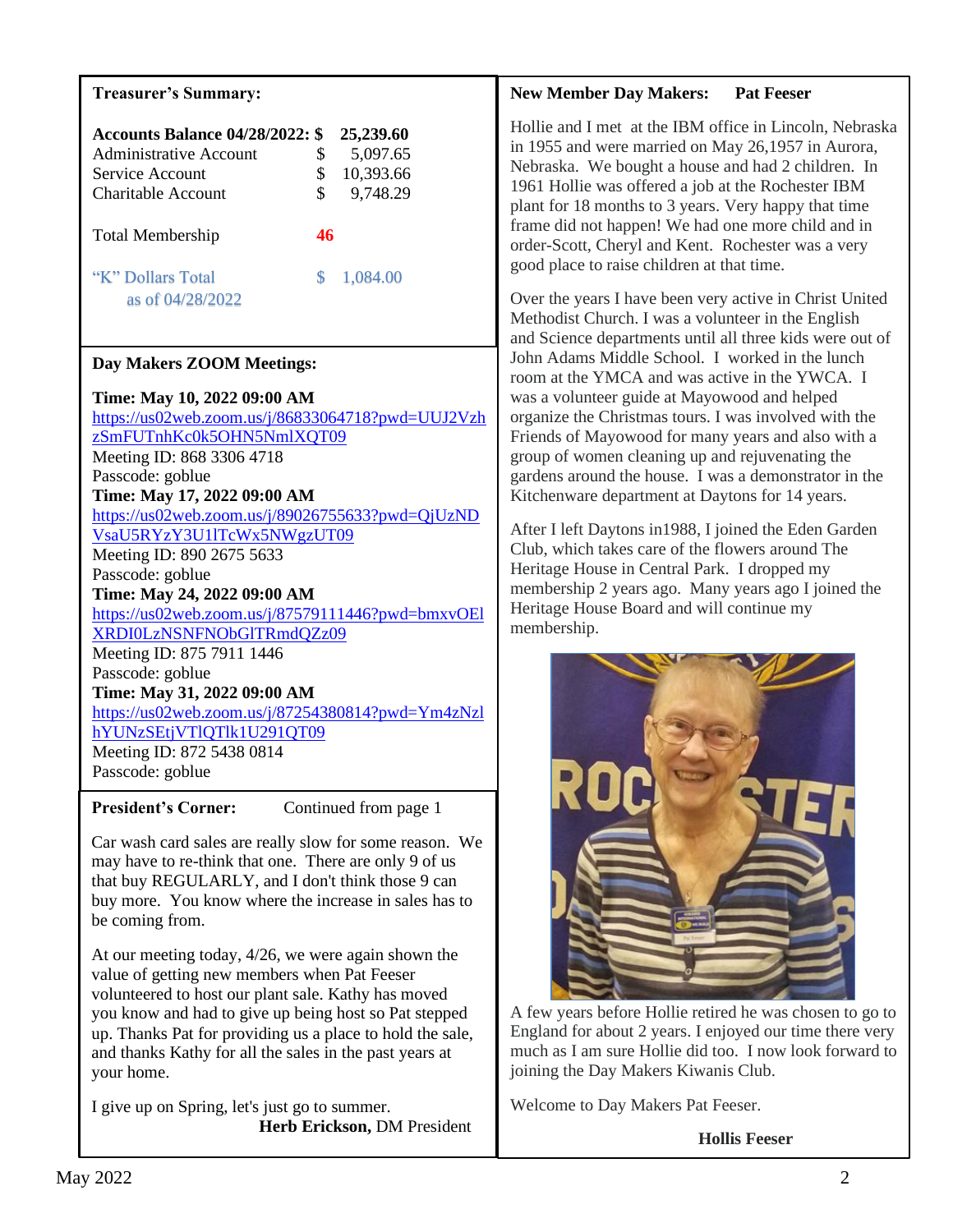#### **Food for Kidz: April 2, 2022**

Kiwanis "One Day" in Stewartville, MN



Helen Kolb's granddaughter Jesi Johnston and Great-Granddaughter Sofia Johnston (back row) Herb Erickson



**K-Dollar Challenge:** Amazing Total!

We are half way through our Kiwanis year and have already collected a total of \$1,084 in "K Dollars". "Kudos" to everyone that has made this happen. Can we collect another \$1,000 before September 30, 2022?

The "K Dollar Challenge" is a great fundraiser for our club and for the Kiwanis International Children's Fund as well. Our board at the April 12 board meeting has decided on how these funds will be distributed. See DM Board Meeting Minutes for the details in the Old Business Section as shown on page 4.  **Dick Odell**

#### Food for Kidz: Food Packaging Day

MANY THANKS to Day Makers who "assembled" Food For KidZ food packages on April 2, 2022. See names and shifts list below the following summary of the April 2nd event by Stewartville, MN, Food For KidZ (FFK) event leader Mary Brouillard of the Kiwanis Stewartville Club.

**Volunteers:** 290 (415 in 2019) total volunteers *including 127 (148 in 2019) from the Kiwanis family.* Eight area Kiwanis clubs were represented, as well high school from Lake City, Stewartville, John Marshall, and Kingsland Key Clubs and Lake City Aktion Club. Other, non-Kiwanis-related, clubs and groups represented were the Stewartville HS Dance Team and Jr. National Honor Society, Stewartville Boy Scout and Girl Scouts, JM National Honor Society, Stewartville JO Volleyball team, Stewartville Lions Club, KOHLS workers, Teen and Adult Challenge, and many community members.

**Meals:** Total meals – **116,000 meals packed**. (164,000 meals in 2019) We packed fortified oatmeal and fortified beans and rice. No count on how many of each food type, but we did pack more rice and beans than oatmeal.

**FFK Meals made to date: 2,052,932 in 18 years!**

**Some additional "details" from Stewartville Kiwanis' Mary Brouillard:** For 2022 we took in \$19,977,68 (\$24,001.40 in 2019) which was enough to pack 133,184 meals. All, but 2 clubs, met or exceeded goal (\$1050, \$1400, \$1995, \$2100, \$2373, \$2450, \$2909.39, and \$5700.29. We stopped packing and began shutting the oatmeal stations adown at about 2:15 PM and switched to just rice and beans as we only had enough volunteers to "man" (person!) 6 stations.

**Note:** At some point FFK will receive a donation from Rochester KOHLS for the 3 ladies that worked several hours. KOHLS has a changed their grant system so it will take some time to get that donation.

## *Jim Cook*

**Mother's Day Gift Shop:** Kiwanis Perkspot.com

[https://kiwanis.perkspot.com/filter/2659/none?utm\\_](https://kiwanis.perkspot.com/filter/2659/none?utm_medium=email&utm_id=dedicated) [medium=email&utm\\_id=dedicated](https://kiwanis.perkspot.com/filter/2659/none?utm_medium=email&utm_id=dedicated)